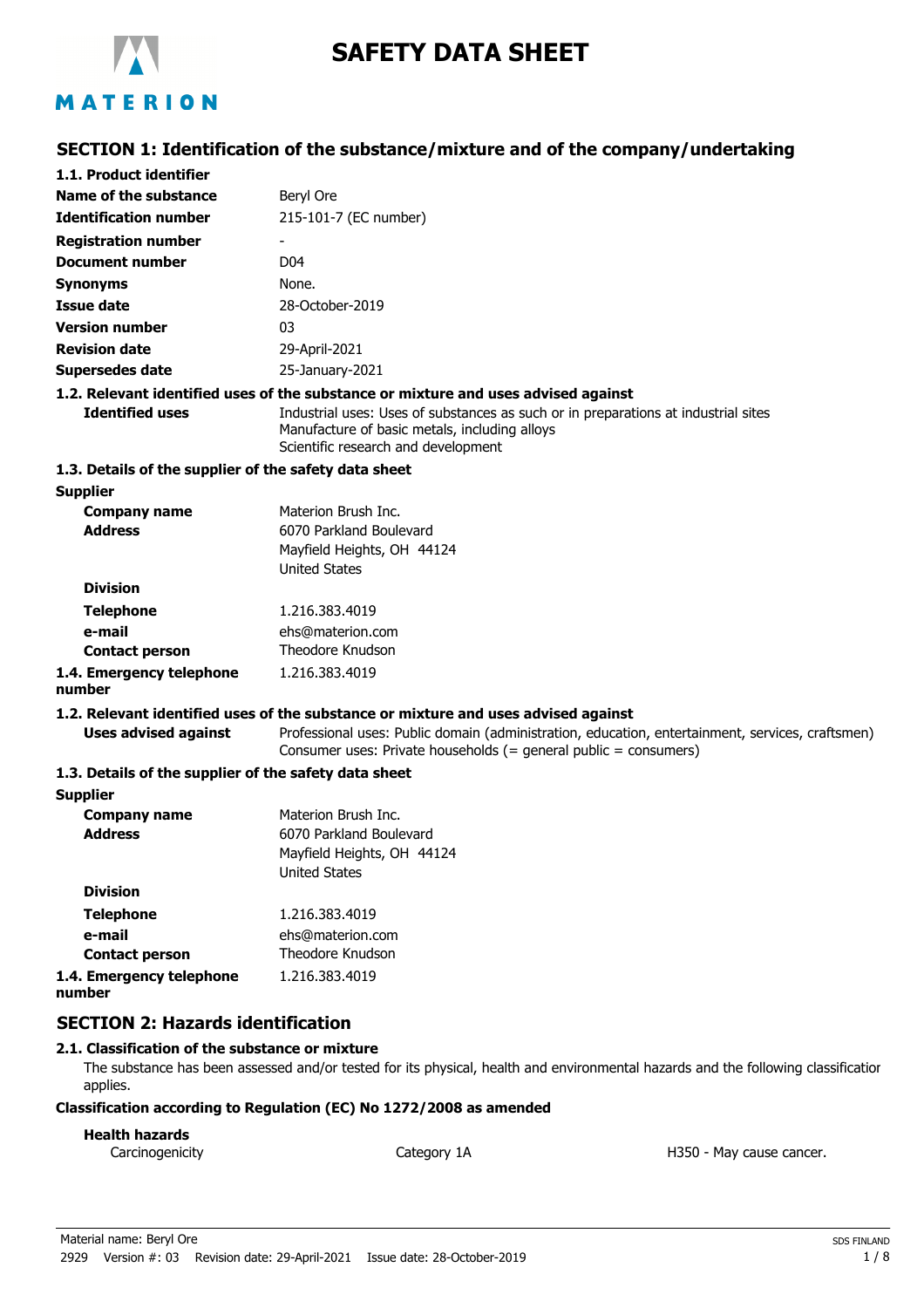**Hazard summary** May cause cancer. Prolonged exposure may cause chronic effects. Occupational exposure to the substance or mixture may cause adverse health effects. The material as sold in solid form is generally not considered hazardous. However, if the process involves grinding, melting, cutting or any other process that causes a release of dust or fumes, hazardous levels of airborne particulate could be generated.

#### **2.2. Label elements**

| Label according to Regulation (EC) No. 1272/2008 as amended                                                                                             |
|---------------------------------------------------------------------------------------------------------------------------------------------------------|
| Beryl Ore                                                                                                                                               |
|                                                                                                                                                         |
| Danger                                                                                                                                                  |
|                                                                                                                                                         |
| May cause cancer.                                                                                                                                       |
|                                                                                                                                                         |
|                                                                                                                                                         |
| Obtain special instructions before use.                                                                                                                 |
| Do not handle until all safety precautions have been read and understood.<br>Wear protective gloves/protective clothing/eye protection/face protection. |
|                                                                                                                                                         |
| IF exposed or concerned: Get medical advice/attention.                                                                                                  |
|                                                                                                                                                         |
| Store locked up.                                                                                                                                        |
|                                                                                                                                                         |
| Dispose of contents/container in accordance with local/regional/national/international regulations.                                                     |
| For further information, please contact the Product Stewardship Department at +1.216.383.4019.                                                          |
| Not a PBT or vPvB substance or mixture.                                                                                                                 |
|                                                                                                                                                         |

## **SECTION 3: Composition/information on ingredients**

#### **3.1. Substances**

| <b>General information</b><br><b>Chemical name</b> | $\frac{0}{0}$                        | No.                    | CAS-No. / EC REACH Registration No. Index No. |   | <b>Notes</b> |
|----------------------------------------------------|--------------------------------------|------------------------|-----------------------------------------------|---|--------------|
| Beryl Ore                                          | 100                                  | 1302-52-9<br>215-101-7 | $\overline{\phantom{0}}$                      | - | #            |
|                                                    | <b>Classification:</b> Carc. 1A;H350 |                        |                                               |   |              |

### **SECTION 4: First aid measures**

| <b>General information</b>                                             | If exposed or concerned: get medical attention/advice. Get medical attention if symptoms occur.<br>Wash contaminated clothing before reuse.                                                                                                                                                                                                                                                                                                                                                                                             |
|------------------------------------------------------------------------|-----------------------------------------------------------------------------------------------------------------------------------------------------------------------------------------------------------------------------------------------------------------------------------------------------------------------------------------------------------------------------------------------------------------------------------------------------------------------------------------------------------------------------------------|
| 4.1. Description of first aid measures                                 |                                                                                                                                                                                                                                                                                                                                                                                                                                                                                                                                         |
| <b>Inhalation</b>                                                      | If symptoms develop move victim to fresh air. For breathing difficulties, oxygen may be necessary.<br>Breathing difficulty caused by inhalation of particulate requires immediate removal to fresh air. If<br>breathing has stopped, perform artificial respiration and obtain medical help.                                                                                                                                                                                                                                            |
| <b>Skin contact</b>                                                    | Take off contaminated clothing and wash before reuse. Thoroughly wash skin cuts or wounds to<br>remove all particulate debris from the wound. Seek medical attention for wounds that cannot be<br>thoroughly cleansed. Treat skin cuts and wounds with standard first aid practices such as<br>cleansing, disinfecting and covering to prevent wound infection and contamination before<br>continuing work. Obtain medical help for persistent irritation. Material accidentally implanted or<br>lodged under the skin must be removed. |
| Eye contact                                                            | Immediately flush eyes with plenty of water for at least 15 minutes, lifting lower and upper eyelids<br>occasionally. Get medical attention if symptoms persist.                                                                                                                                                                                                                                                                                                                                                                        |
| <b>Ingestion</b>                                                       | If swallowed, seek medical advice immediately and show this container or label. Induce vomiting<br>immediately as directed by medical personnel. Never give anything by mouth to an unconscious<br>person.                                                                                                                                                                                                                                                                                                                              |
| 4.2. Most important<br>symptoms and effects, both<br>acute and delayed | May cause allergic skin reaction. Prolonged exposure may cause chronic effects.                                                                                                                                                                                                                                                                                                                                                                                                                                                         |
|                                                                        |                                                                                                                                                                                                                                                                                                                                                                                                                                                                                                                                         |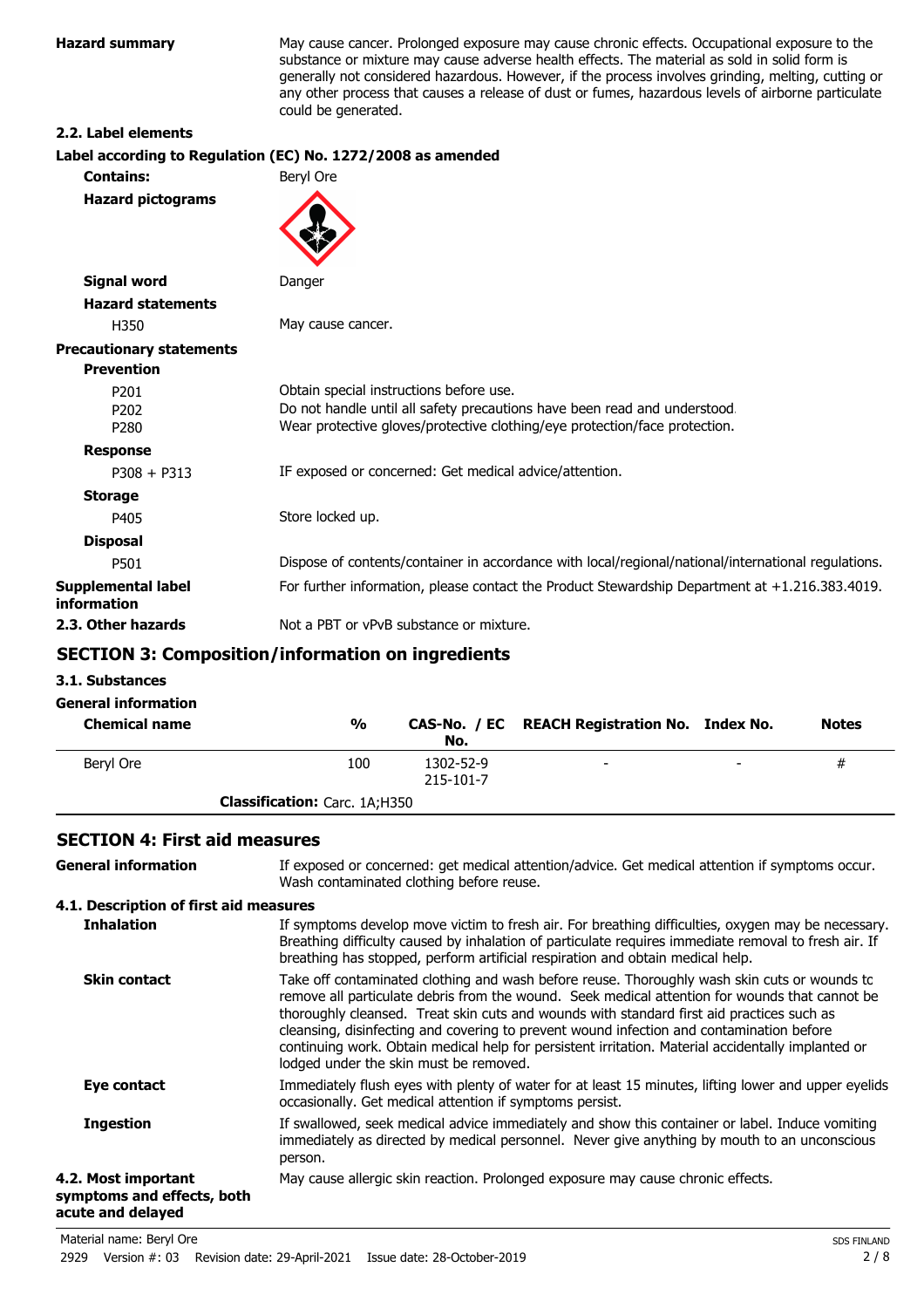| 4.3. Indication of any<br>immediate medical attention<br>and special treatment<br>needed   | Treatment of Chronic Beryllium Disease: There is no known treatment which will cure chronic<br>beryllium disease. Prednisone or other corticosteroids are the most specific treatment currently<br>available. They are directed at suppressing the immunological reaction and can be effective in<br>diminishing signs and symptoms of chronic beryllium disease. In cases where steroid therapy has<br>had only partial or minimal effectiveness, other immunosuppressive agents, such as<br>cyclophosphamide, cyclosporine, or methotrexate, have been used. In view of the potential side<br>effects of all the immunosuppressive medications, including steroids such as prednisone, they<br>should be used only under the direct care of a physician. Other treatment, such as oxygen, inhaled<br>steroids or bronchodilators, may be prescribed by some physicians and can be effective in selected<br>cases. In general, treatment is reserved for cases with significant symptoms and/or significant loss<br>of lung function. The decision about when and with what medication to treat is a judgment<br>situation for individual physicians.<br>In their 2014 official statement on the Diagnosis and Management of Beryllium Sensitivity and<br>Chronic Beryllium Disease, the American Thoracic Society states that "it seems prudent for workers |
|--------------------------------------------------------------------------------------------|---------------------------------------------------------------------------------------------------------------------------------------------------------------------------------------------------------------------------------------------------------------------------------------------------------------------------------------------------------------------------------------------------------------------------------------------------------------------------------------------------------------------------------------------------------------------------------------------------------------------------------------------------------------------------------------------------------------------------------------------------------------------------------------------------------------------------------------------------------------------------------------------------------------------------------------------------------------------------------------------------------------------------------------------------------------------------------------------------------------------------------------------------------------------------------------------------------------------------------------------------------------------------------------------------------------------------------------------------------------|
|                                                                                            | with BeS to avoid all future occupational exposure to beryllium."                                                                                                                                                                                                                                                                                                                                                                                                                                                                                                                                                                                                                                                                                                                                                                                                                                                                                                                                                                                                                                                                                                                                                                                                                                                                                             |
| <b>SECTION 5: Firefighting measures</b>                                                    |                                                                                                                                                                                                                                                                                                                                                                                                                                                                                                                                                                                                                                                                                                                                                                                                                                                                                                                                                                                                                                                                                                                                                                                                                                                                                                                                                               |
| <b>General fire hazards</b>                                                                | No unusual fire or explosion hazards noted.                                                                                                                                                                                                                                                                                                                                                                                                                                                                                                                                                                                                                                                                                                                                                                                                                                                                                                                                                                                                                                                                                                                                                                                                                                                                                                                   |
| 5.1. Extinguishing media<br>Suitable extinguishing<br>media                                | Water fog. Foam. Dry chemical powder. Carbon dioxide (CO2).                                                                                                                                                                                                                                                                                                                                                                                                                                                                                                                                                                                                                                                                                                                                                                                                                                                                                                                                                                                                                                                                                                                                                                                                                                                                                                   |
| <b>Unsuitable extinguishing</b><br>media                                                   | Do not use water jet as an extinguisher, as this will spread the fire.                                                                                                                                                                                                                                                                                                                                                                                                                                                                                                                                                                                                                                                                                                                                                                                                                                                                                                                                                                                                                                                                                                                                                                                                                                                                                        |
| 5.2. Special hazards arising<br>from the substance or<br>mixture                           | During fire, gases hazardous to health may be formed.                                                                                                                                                                                                                                                                                                                                                                                                                                                                                                                                                                                                                                                                                                                                                                                                                                                                                                                                                                                                                                                                                                                                                                                                                                                                                                         |
| 5.3. Advice for firefighters<br><b>Special protective</b><br>equipment for<br>firefighters | Self-contained breathing apparatus and full protective clothing must be worn in case of fire.                                                                                                                                                                                                                                                                                                                                                                                                                                                                                                                                                                                                                                                                                                                                                                                                                                                                                                                                                                                                                                                                                                                                                                                                                                                                 |
| <b>Special firefighting</b><br>procedures                                                  | Use water spray to cool unopened containers.                                                                                                                                                                                                                                                                                                                                                                                                                                                                                                                                                                                                                                                                                                                                                                                                                                                                                                                                                                                                                                                                                                                                                                                                                                                                                                                  |
| <b>Specific methods</b>                                                                    | Use standard firefighting procedures and consider the hazards of other involved materials.                                                                                                                                                                                                                                                                                                                                                                                                                                                                                                                                                                                                                                                                                                                                                                                                                                                                                                                                                                                                                                                                                                                                                                                                                                                                    |
| <b>SECTION 6: Accidental release measures</b>                                              |                                                                                                                                                                                                                                                                                                                                                                                                                                                                                                                                                                                                                                                                                                                                                                                                                                                                                                                                                                                                                                                                                                                                                                                                                                                                                                                                                               |
|                                                                                            | 6.1. Personal precautions, protective equipment and emergency procedures                                                                                                                                                                                                                                                                                                                                                                                                                                                                                                                                                                                                                                                                                                                                                                                                                                                                                                                                                                                                                                                                                                                                                                                                                                                                                      |
| personnel                                                                                  | For non-emergency Keep unnecessary personnel away. Keep people away from and upwind of spill/leak. Wear<br>appropriate protective equipment and clothing during clean-up. Ensure adequate ventilation. Local<br>authorities should be advised if significant spillages cannot be contained. For personal protection,<br>see section 8 of the SDS.                                                                                                                                                                                                                                                                                                                                                                                                                                                                                                                                                                                                                                                                                                                                                                                                                                                                                                                                                                                                             |
| For emergency<br>responders                                                                | Keep unnecessary personnel away. Use personal protection recommended in Section 8 of the SDS.                                                                                                                                                                                                                                                                                                                                                                                                                                                                                                                                                                                                                                                                                                                                                                                                                                                                                                                                                                                                                                                                                                                                                                                                                                                                 |
| <b>6.2. Environmental</b><br>precautions                                                   | Avoid discharge into drains, water courses or onto the ground.                                                                                                                                                                                                                                                                                                                                                                                                                                                                                                                                                                                                                                                                                                                                                                                                                                                                                                                                                                                                                                                                                                                                                                                                                                                                                                |
| 6.3. Methods and material for<br>containment and cleaning up                               | Stop the flow of material, if this is without risk. Following product recovery, flush area with water.<br>Put material in suitable, covered, labeled containers.                                                                                                                                                                                                                                                                                                                                                                                                                                                                                                                                                                                                                                                                                                                                                                                                                                                                                                                                                                                                                                                                                                                                                                                              |
| 6.4. Reference to other<br>sections                                                        | For personal protection, see section 8. For waste disposal, see section 13.                                                                                                                                                                                                                                                                                                                                                                                                                                                                                                                                                                                                                                                                                                                                                                                                                                                                                                                                                                                                                                                                                                                                                                                                                                                                                   |
| <b>SECTION 7: Handling and storage</b>                                                     |                                                                                                                                                                                                                                                                                                                                                                                                                                                                                                                                                                                                                                                                                                                                                                                                                                                                                                                                                                                                                                                                                                                                                                                                                                                                                                                                                               |
| 7.1. Precautions for safe<br>handling                                                      | Obtain special instructions before use. Do not handle until all safety precautions have been read<br>and understood. Avoid prolonged exposure. Should be handled in closed systems, if possible.<br>Provide adequate ventilation. Wear appropriate personal protective equipment. Observe good<br>industrial hygiene practices.                                                                                                                                                                                                                                                                                                                                                                                                                                                                                                                                                                                                                                                                                                                                                                                                                                                                                                                                                                                                                               |
| 7.2. Conditions for safe<br>storage, including any<br>incompatibilities                    | Store locked up. Store in tightly closed container. Store away from incompatible materials (see<br>Section 10 of the SDS).                                                                                                                                                                                                                                                                                                                                                                                                                                                                                                                                                                                                                                                                                                                                                                                                                                                                                                                                                                                                                                                                                                                                                                                                                                    |
| 7.3. Specific end use(s)                                                                   | Not available.                                                                                                                                                                                                                                                                                                                                                                                                                                                                                                                                                                                                                                                                                                                                                                                                                                                                                                                                                                                                                                                                                                                                                                                                                                                                                                                                                |
|                                                                                            | <b>SECTION 8: Exposure controls/personal protection</b>                                                                                                                                                                                                                                                                                                                                                                                                                                                                                                                                                                                                                                                                                                                                                                                                                                                                                                                                                                                                                                                                                                                                                                                                                                                                                                       |
| 8.1. Control parameters                                                                    |                                                                                                                                                                                                                                                                                                                                                                                                                                                                                                                                                                                                                                                                                                                                                                                                                                                                                                                                                                                                                                                                                                                                                                                                                                                                                                                                                               |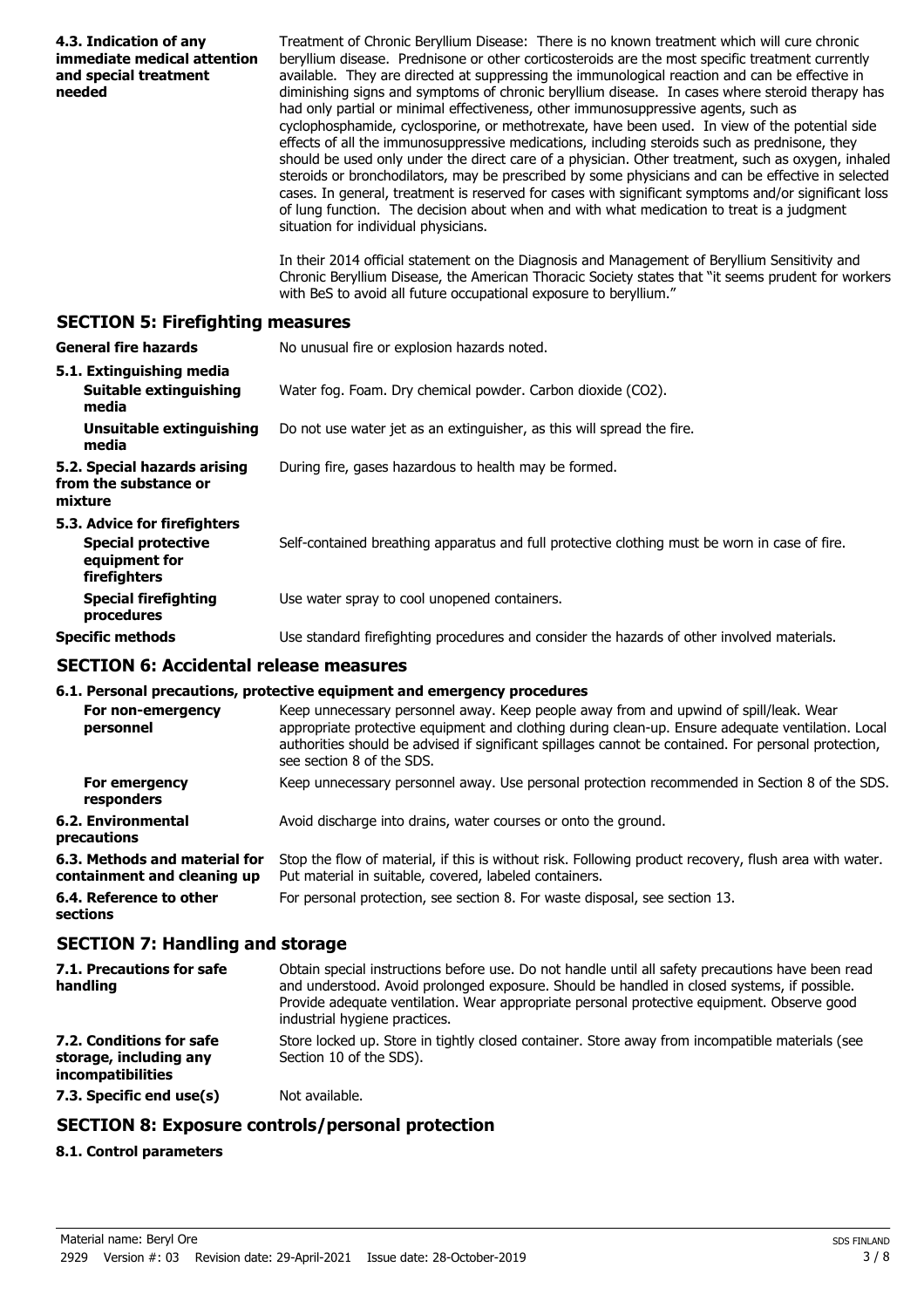| <b>Finland. Workplace Exposure Limits</b><br><b>Material</b>                  | <b>Type</b>                                                                                                                                                                                                                                                                                                                                                                                                                                                                                                                                                                                                                                                                                                                                  | <b>Value</b>   |                     |  |
|-------------------------------------------------------------------------------|----------------------------------------------------------------------------------------------------------------------------------------------------------------------------------------------------------------------------------------------------------------------------------------------------------------------------------------------------------------------------------------------------------------------------------------------------------------------------------------------------------------------------------------------------------------------------------------------------------------------------------------------------------------------------------------------------------------------------------------------|----------------|---------------------|--|
| Beryl Ore (CAS 1302-52-9)                                                     | <b>TWA</b>                                                                                                                                                                                                                                                                                                                                                                                                                                                                                                                                                                                                                                                                                                                                   | 2 mg/m $3$     |                     |  |
| <b>Material</b>                                                               | EU. OELs, Directive 2004/37/EC on carcinogen and mutagens from Annex III, Part A<br><b>Type</b>                                                                                                                                                                                                                                                                                                                                                                                                                                                                                                                                                                                                                                              | <b>Value</b>   | <b>Form</b>         |  |
| Beryl Ore (CAS 1302-52-9)                                                     | <b>TWA</b>                                                                                                                                                                                                                                                                                                                                                                                                                                                                                                                                                                                                                                                                                                                                   | $0,0002$ mg/m3 | Inhalable fraction. |  |
| <b>Biological limit values</b><br><b>Recommended monitoring</b><br>procedures | No biological exposure limits noted for the ingredient(s).<br>VENTILATION: Good general ventilation (typically 10 air changes per hour) should be used.<br>Ventilation rates should be matched to conditions. If applicable, use process enclosures, local<br>exhaust ventilation, or other engineering controls to maintain airborne levels below recommended<br>exposure limits. If exposure limits have not been established, maintain airborne levels to an<br>acceptable level.                                                                                                                                                                                                                                                         |                |                     |  |
|                                                                               | Whenever possible, the use of local exhaust ventilation or other engineering controls is the<br>preferred method of controlling exposure to airborne particulate. Where utilized, exhaust inlets to<br>the ventilation system must be positioned as close as possible to the source of airborne generation.<br>Avoid disruption of the airflow in the area of a local exhaust inlet by equipment such as a<br>man-cooling fan. Check ventilation equipment regularly to ensure it is functioning properly. Provide<br>training on the use and operation of ventilation to all users. Use qualified professionals to design<br>and install ventilation systems.                                                                               |                |                     |  |
|                                                                               | WET METHODS: Machining operations are usually performed under a liquid lubricant/coolant flood<br>which assists in reducing airborne particulate. However, the cycling through of machine coolant<br>containing finely divided particulate in suspension can result in the concentration building to a point<br>where the particulate may become airborne during use. Certain processes such as sanding and<br>grinding may require complete hooded containment and local exhaust ventilation. Prevent coolant<br>from splashing onto floor areas, external structures or operators' clothing. Utilize a coolant filtering<br>system to remove particulate from the coolant.                                                                 |                |                     |  |
|                                                                               | WORK PRACTICES: Develop work practices and procedures that prevent particulate from coming<br>in contact with worker skin, hair, or personal clothing. If work practices and/or procedures are<br>ineffective in controlling airborne exposure or visual particulate from deposition on skin, hair, or<br>clothing, provide appropriate cleaning/washing facilities. Procedures should be written that clearly<br>communicate the facility's requirements for protective clothing and personal hygiene. These<br>clothing and personal hygiene requirements help keep particulate from being spread to<br>non-production areas or from being taken home by the worker. Never use compressed air to clean<br>work clothing or other surfaces. |                |                     |  |
|                                                                               | Fabrication processes may leave a residue of particulate on the surface of parts, products or<br>equipment that could result in employee exposure during subsequent material handling activities.<br>As necessary, clean loose particulate from parts between processing steps. As a standard hygiene<br>practice, wash hands before eating or smoking.                                                                                                                                                                                                                                                                                                                                                                                      |                |                     |  |
|                                                                               | HOUSEKEEPING: Use vacuum and wet cleaning methods for particulate removal from surfaces. Be<br>certain to de-energize electrical systems, as necessary, before beginning wet cleaning. Use vacuum<br>cleaners with high efficiency particulate air (HEPA). Do not use compressed air, brooms, or<br>conventional vacuum cleaners to remove particulate from surfaces as this activity can result in<br>elevated exposures to airborne particulate. Follow the manufacturer's instructions when performing<br>maintenance on HEPA filtered vacuums used to clean hazardous materials.                                                                                                                                                         |                |                     |  |
| <b>Derived no effect levels</b><br>(DNELs)                                    | Not available.                                                                                                                                                                                                                                                                                                                                                                                                                                                                                                                                                                                                                                                                                                                               |                |                     |  |
| <b>Predicted no effect</b><br>concentrations (PNECs)                          | Not available.                                                                                                                                                                                                                                                                                                                                                                                                                                                                                                                                                                                                                                                                                                                               |                |                     |  |
| 8.2. Exposure controls<br><b>Appropriate engineering</b><br>controls          | Ensure adequate ventilation, especially in confined areas.                                                                                                                                                                                                                                                                                                                                                                                                                                                                                                                                                                                                                                                                                   |                |                     |  |
|                                                                               | Individual protection measures, such as personal protective equipment                                                                                                                                                                                                                                                                                                                                                                                                                                                                                                                                                                                                                                                                        |                |                     |  |
| <b>General information</b><br><b>Eye/face protection</b>                      | Not available.<br>Wear approved safety glasses, goggles, face shield and/or welder's helmet when risk of eye injury<br>is present, particularly during operations that generate dust, mist or fume.                                                                                                                                                                                                                                                                                                                                                                                                                                                                                                                                          |                |                     |  |
| <b>Skin protection</b>                                                        |                                                                                                                                                                                                                                                                                                                                                                                                                                                                                                                                                                                                                                                                                                                                              |                |                     |  |
| - Hand protection                                                             | Wear gloves to prevent contact with particulate or solutions. Wear gloves to prevent metal cuts and<br>skin abrasions during handling.                                                                                                                                                                                                                                                                                                                                                                                                                                                                                                                                                                                                       |                |                     |  |

Material name: Beryl Ore Subset of the Subset of the SDS FINLAND SDS FINLAND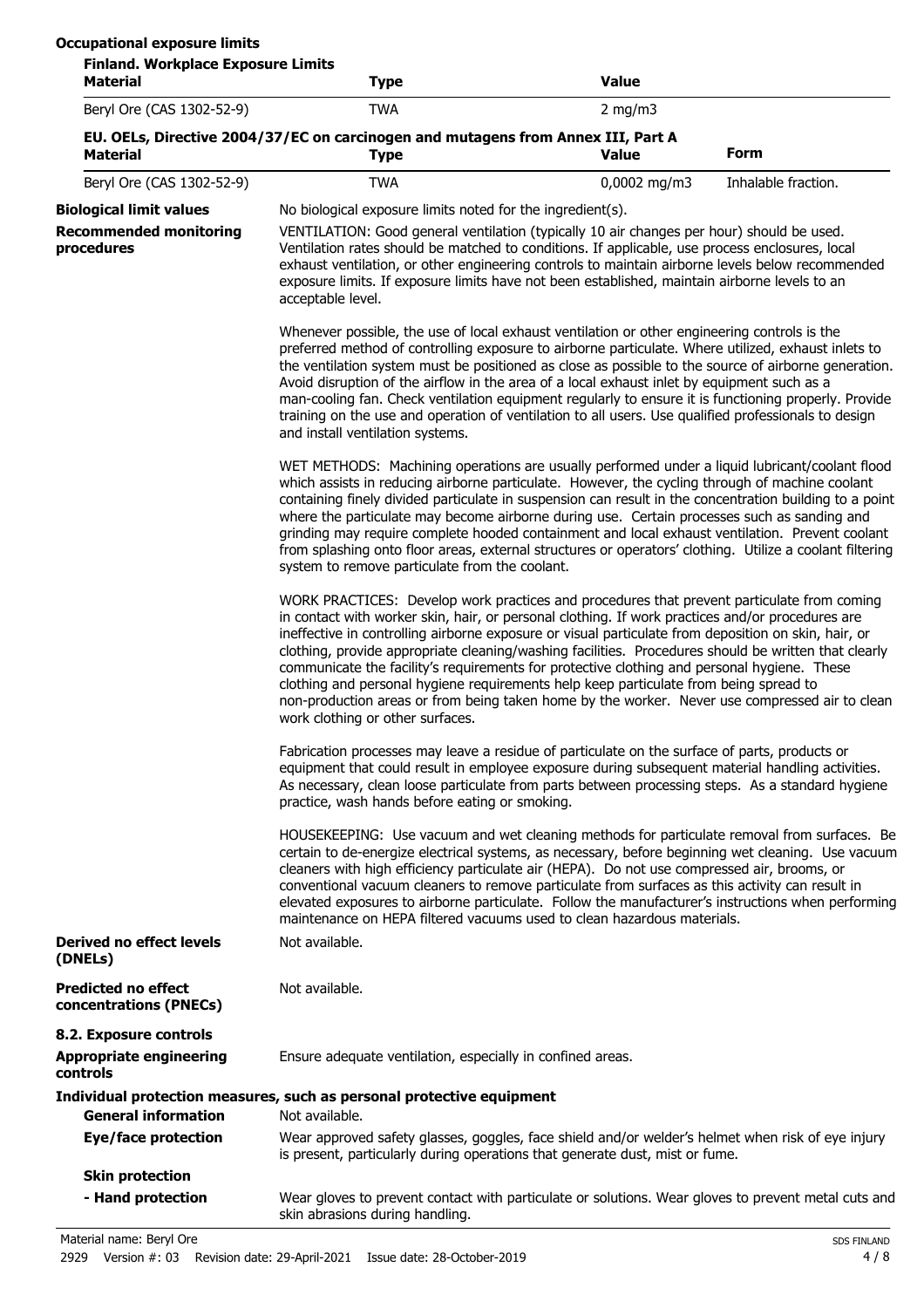| - Other                                          | Personal protection equipment should be chosen according to the CEN standards and in discussion<br>with the supplier of the personal protective equipment. Protective overgarments or work clothing<br>must be worn by persons who may become contaminated with particulate during activities. Skin<br>contact with this material may cause, in some sensitive individuals, an allergic dermal response.<br>Particulate that becomes lodged under the skin has the potential to induce sensitization and skin<br>lesions.                                                                                                                                                                                                                                                                |
|--------------------------------------------------|------------------------------------------------------------------------------------------------------------------------------------------------------------------------------------------------------------------------------------------------------------------------------------------------------------------------------------------------------------------------------------------------------------------------------------------------------------------------------------------------------------------------------------------------------------------------------------------------------------------------------------------------------------------------------------------------------------------------------------------------------------------------------------------|
| <b>Respiratory protection</b>                    | When airborne exposures exceed or have the potential to exceed the occupational exposure limits,<br>approved respirators must be used as specified by an Industrial Hygienist or other qualified<br>professional. Respirator users must be medically evaluated to determine if they are physically<br>capable of wearing a respirator. Quantitative and/or qualitative fit testing and respirator training<br>must be satisfactorily completed by all personnel prior to respirator use. Users of tight fitting<br>respirators must be clean shaven on those areas of the face where the respirator seal contacts the<br>face. Use pressure-demand airline respirators when performing jobs with high potential exposures<br>such as changing filters in a baghouse air cleaning device. |
| <b>Thermal hazards</b>                           | Not applicable.                                                                                                                                                                                                                                                                                                                                                                                                                                                                                                                                                                                                                                                                                                                                                                          |
| <b>Hygiene measures</b>                          | Handle in accordance with good industrial hygiene and safety practices.                                                                                                                                                                                                                                                                                                                                                                                                                                                                                                                                                                                                                                                                                                                  |
| <b>Environmental exposure</b><br><b>controls</b> | Environmental manager must be informed of all major releases.                                                                                                                                                                                                                                                                                                                                                                                                                                                                                                                                                                                                                                                                                                                            |

## **SECTION 9: Physical and chemical properties**

## **9.1. Information on basic physical and chemical properties**

| <b>Appearance</b>                                   |                                     |
|-----------------------------------------------------|-------------------------------------|
| <b>Physical state</b>                               | Solid.                              |
| Form                                                | Hexagonal prisms                    |
| Colour                                              | Various.                            |
| Odour                                               | None.                               |
| <b>Odour threshold</b>                              | Not applicable.                     |
| рH                                                  | Not applicable.                     |
| <b>Melting point/freezing point</b>                 | 1650 °C (3002 °F) / Not applicable. |
| Initial boiling point and<br>boiling range          | Not applicable.                     |
| Flash point                                         | Not applicable.                     |
| <b>Evaporation rate</b>                             | Not applicable.                     |
| <b>Flammability (solid, gas)</b>                    | None known.                         |
| <b>Upper/lower flammability or explosive limits</b> |                                     |
| <b>Flammability limit - lower</b><br>(%)            | Not applicable.                     |
| <b>Flammability limit -</b><br>upper $(\% )$        | Not applicable.                     |
| <b>Explosive limit - lower (</b><br>%)              | Not applicable.                     |
| <b>Explosive limit - upper</b><br>(%)               | Not applicable.                     |
| <b>Vapour pressure</b>                              | Not applicable.                     |
| <b>Vapour density</b>                               | Not applicable.                     |
| <b>Relative density</b>                             | Not applicable.                     |
| Solubility(ies)                                     |                                     |
| <b>Solubility (water)</b>                           | Insoluble.                          |
| Solubility (other)                                  | Soluble in acids and strong bases   |
| <b>Partition coefficient</b><br>(n-octanol/water)   | Not applicable.                     |
| <b>Auto-ignition temperature</b>                    | Not applicable.                     |
| <b>Decomposition temperature</b>                    | Not applicable.                     |
| <b>Viscosity</b>                                    | Not applicable.                     |
| <b>Explosive properties</b>                         | Not explosive.                      |
| <b>Oxidising properties</b>                         | Not oxidising.                      |
| 9.2. Other information                              |                                     |
| <b>Density</b>                                      | 2,64 g/cm3 estimated                |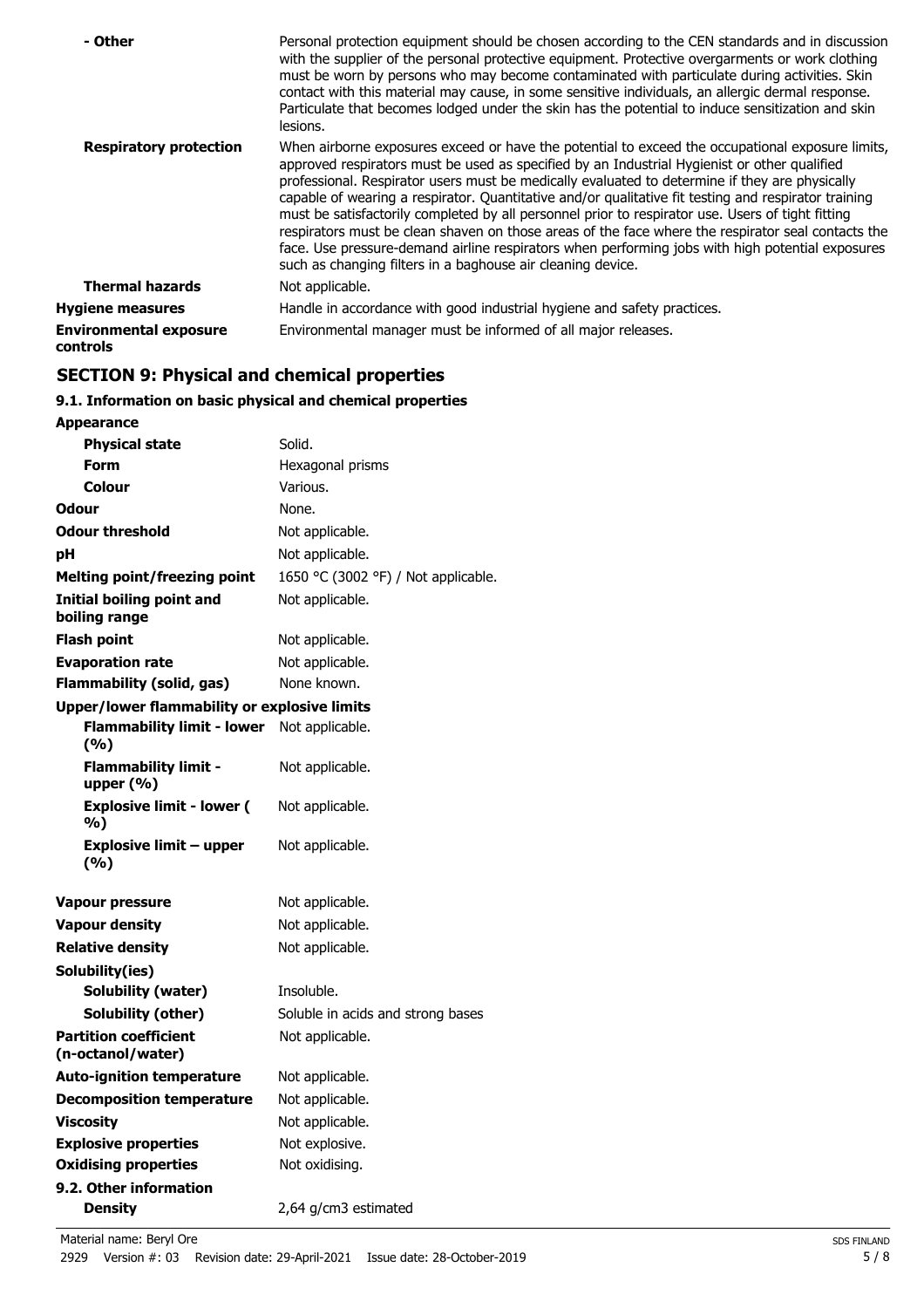| Molecular formula       | Al2-018-Si6,3Be |
|-------------------------|-----------------|
| <b>Molecular weight</b> | 537,5 g/mol     |

## **SECTION 10: Stability and reactivity**

| 10.1. Reactivity                            | The product is stable and non-reactive under normal conditions of use, storage and transport.                              |
|---------------------------------------------|----------------------------------------------------------------------------------------------------------------------------|
| 10.2. Chemical stability                    | Material is stable under normal conditions.                                                                                |
| 10.3. Possibility of hazardous<br>reactions | No dangerous reaction known under conditions of normal use.                                                                |
| 10.4. Conditions to avoid                   | Keep away from heat, hot surfaces, sparks, open flames and other ignition sources. Contact with<br>incompatible materials. |
| 10.5. Incompatible materials                | Strong oxidising agents.                                                                                                   |
| 10.6. Hazardous<br>decomposition products   | No hazardous decomposition products are known.                                                                             |

## **SECTION 11: Toxicological information**

| SLCTION II. TOXICOlOGICAI IIIIOHIAGUUI                |                                                                                                                          |  |  |
|-------------------------------------------------------|--------------------------------------------------------------------------------------------------------------------------|--|--|
| <b>General information</b>                            | Occupational exposure to the substance or mixture may cause adverse effects.                                             |  |  |
| <b>Information on likely routes of exposure</b>       |                                                                                                                          |  |  |
| <b>Inhalation</b>                                     | Prolonged inhalation may be harmful.                                                                                     |  |  |
| <b>Skin contact</b>                                   | No adverse effects due to skin contact are expected.                                                                     |  |  |
| Eye contact                                           | Direct contact with eyes may cause temporary irritation.                                                                 |  |  |
| <b>Ingestion</b>                                      | May cause discomfort if swallowed. However, ingestion is not likely to be a primary route of<br>occupational exposure.   |  |  |
| <b>Symptoms</b>                                       | Exposure may cause temporary irritation, redness, or discomfort.                                                         |  |  |
| 11.1. Information on toxicological effects            |                                                                                                                          |  |  |
| <b>Acute toxicity</b>                                 | Not known.                                                                                                               |  |  |
| <b>Skin corrosion/irritation</b>                      | Due to partial or complete lack of data the classification is not possible.                                              |  |  |
| Serious eye damage/eye<br>irritation                  | Due to partial or complete lack of data the classification is not possible.                                              |  |  |
| <b>Respiratory sensitisation</b>                      | Due to partial or complete lack of data the classification is not possible.                                              |  |  |
| <b>Skin sensitisation</b>                             | Due to partial or complete lack of data the classification is not possible.                                              |  |  |
| <b>Germ cell mutagenicity</b>                         | Due to partial or complete lack of data the classification is not possible.                                              |  |  |
| Carcinogenicity                                       | May cause cancer.                                                                                                        |  |  |
|                                                       | <b>IARC Monographs. Overall Evaluation of Carcinogenicity</b>                                                            |  |  |
| Beryl Ore (CAS 1302-52-9)                             | 1 Carcinogenic to humans.                                                                                                |  |  |
| <b>Reproductive toxicity</b>                          | Due to partial or complete lack of data the classification is not possible.                                              |  |  |
| Specific target organ toxicity<br>- single exposure   | Due to partial or complete lack of data the classification is not possible.                                              |  |  |
| Specific target organ toxicity<br>- repeated exposure | Due to partial or complete lack of data the classification is not possible.                                              |  |  |
| <b>Aspiration hazard</b>                              | Due to partial or complete lack of data the classification is not possible.                                              |  |  |
| Mixture versus substance<br>information               | No information available.                                                                                                |  |  |
| <b>Other information</b>                              | Not available.                                                                                                           |  |  |
| <b>SECTION 12: Ecological information</b>             |                                                                                                                          |  |  |
| 12.1. Toxicity                                        | Due to partial or complete lack of data the classification for hazardous to the aquatic environment,<br>is not possible. |  |  |
| 12.2. Persistence and<br>degradability                | No data is available on the degradability of this substance.                                                             |  |  |
| 12.3. Bioaccumulative<br>potential                    | No data available.                                                                                                       |  |  |

Not available.

**Partition coefficient n-octanol/water (log Kow)**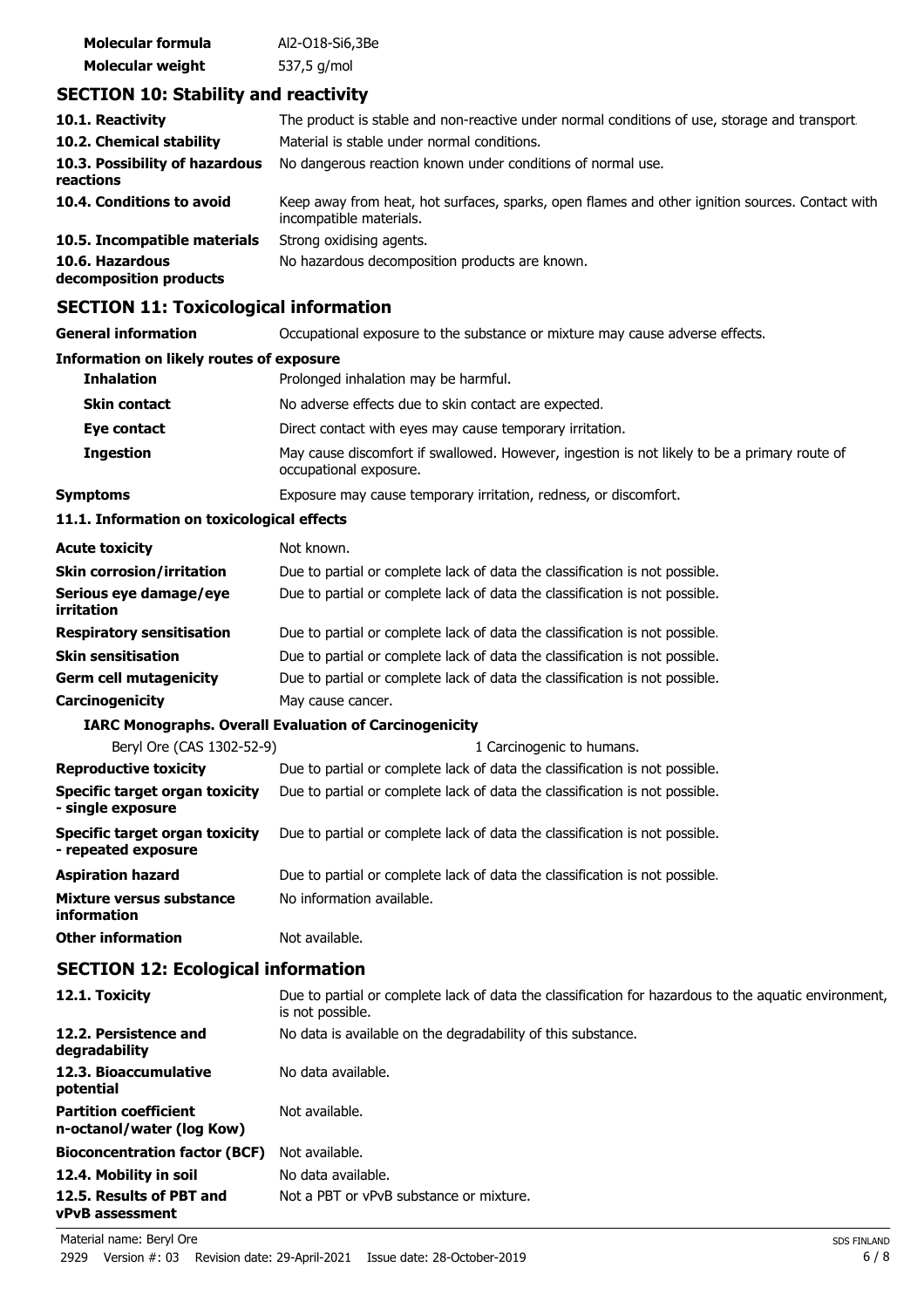## **SECTION 13: Disposal considerations**

#### **13.1. Waste treatment methods**

| <b>Residual waste</b>                                                | Dispose of in accordance with local regulations. Empty containers or liners may retain some product<br>residues. This material and its container must be disposed of in a safe manner (see: Disposal<br>instructions).                                |
|----------------------------------------------------------------------|-------------------------------------------------------------------------------------------------------------------------------------------------------------------------------------------------------------------------------------------------------|
| <b>Contaminated packaging</b>                                        | Since emptied containers may retain product residue, follow label warnings even after container is<br>emptied. Empty containers should be taken to an approved waste handling site for recycling or<br>disposal.                                      |
| <b>EU waste code</b>                                                 | The Waste code should be assigned in discussion between the user, the producer and the waste<br>disposal company.                                                                                                                                     |
| <b>Disposal</b><br>methods/information<br><b>Special precautions</b> | Collect and reclaim or dispose in sealed containers at licensed waste disposal site. Dispose of<br>contents/container in accordance with local/regional/national/international regulations.<br>Dispose in accordance with all applicable regulations. |
|                                                                      |                                                                                                                                                                                                                                                       |

## **SECTION 14: Transport information**

#### **ADR**

14.1. - 14.6.: Not regulated as dangerous goods.

**RID**

14.1. - 14.6.: Not regulated as dangerous goods.

#### **ADN**

14.1. - 14.6.: Not regulated as dangerous goods.

#### **IATA**

14.1. - 14.6.: Not regulated as dangerous goods.

#### **IMDG**

14.1. - 14.6.: Not regulated as dangerous goods.

### **SECTION 15: Regulatory information**

#### **15.1. Safety, health and environmental regulations/legislation specific for the substance or mixture**

#### **EU regulations**

**Regulation (EC) No. 1005/2009 on substances that deplete the ozone layer, Annex I and II, as amended** Not listed.

**Regulation (EU) 2019/1021 On persistent organic pollutants (recast), as amended**

Not listed.

**Regulation (EU) No. 649/2012 concerning the export and import of dangerous chemicals, Annex I, Part 1 as amended**

Not listed.

**Regulation (EU) No. 649/2012 concerning the export and import of dangerous chemicals, Annex I, Part 2 as amended**

Not listed.

**Regulation (EU) No. 649/2012 concerning the export and import of dangerous chemicals, Annex I, Part 3 as amended**

Not listed.

**Regulation (EU) No. 649/2012 concerning the export and import of dangerous chemicals, Annex V as amended** Not listed.

**Regulation (EC) No. 166/2006 Annex II Pollutant Release and Transfer Registry, as amended** Not listed.

#### **Regulation (EC) No. 1907/2006, REACH Article 59(10) Candidate List as currently published by ECHA** Not listed.

#### **Authorisations**

#### **Regulation (EC) No. 1907/2006, REACH Annex XIV Substances subject to authorization, as amended** Not listed.

#### **Restrictions on use**

**Regulation (EC) No. 1907/2006, REACH Annex XVII Substances subject to restriction on marketing and use as amended**

Not listed.